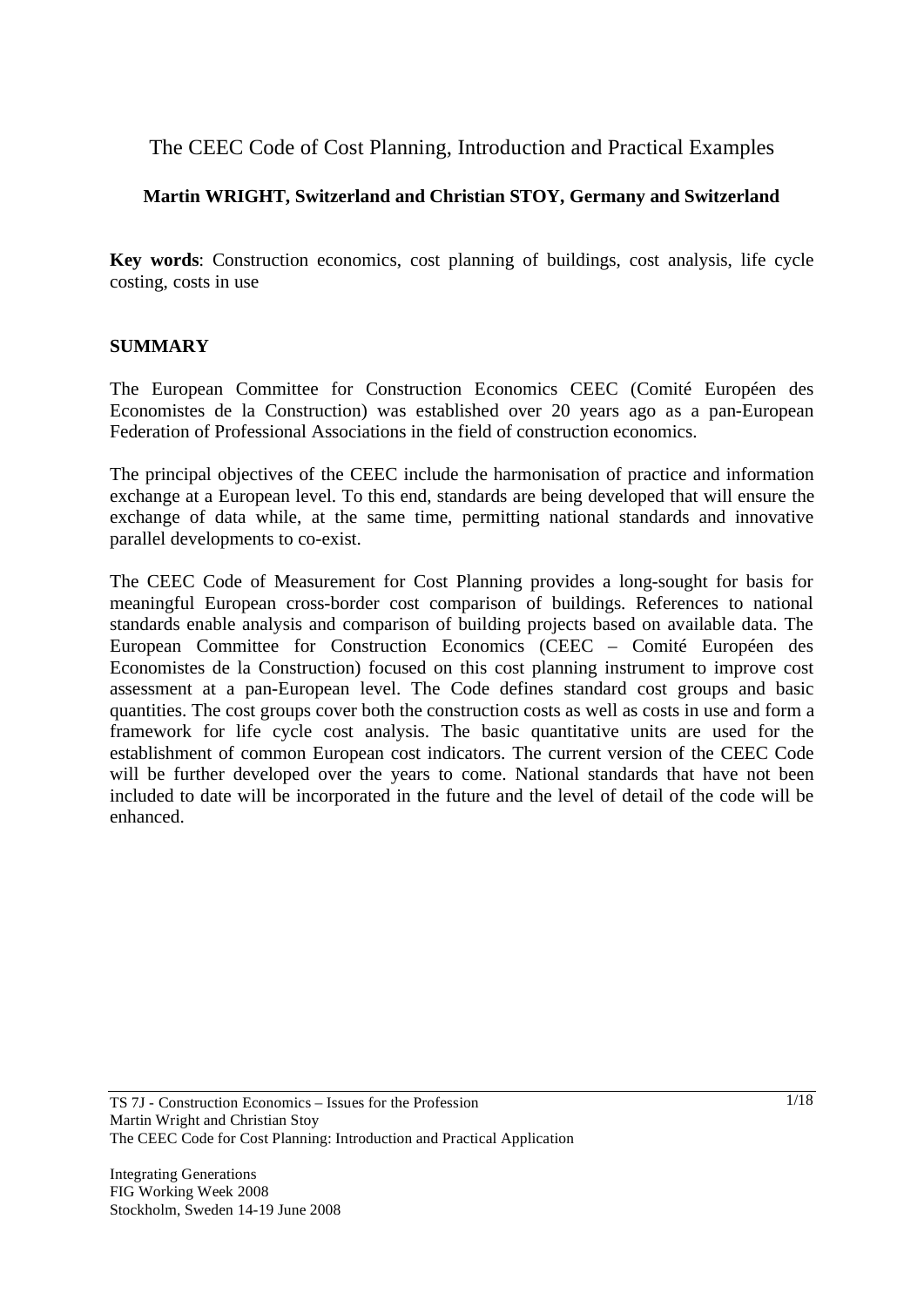# **The CEEC Code for Cost Planning: Introduction and Practical Application**

## **Martin WRIGHT, Switzerland and Christian STOY, Germany and Switzerland**

## **1. INTRODUCTION**

The primary purpose of planning, constructing, maintaining and operating buildings is to serve peoples' needs (cf. MBO). Accordingly, occupants, owners and, if applicable, managers, all play a vital role (cf. SIA 2000). It is their needs that decide either for or against an investment, with their decision-making process being influenced by a variety of factors. It is the intention of every rational owner (or investor) to achieve the optimum balance between costs (e.g. costs in use) and benefits (e.g. gross rental income) associated with a given property (cf. Schulte et al. 2000,15). The aim is to maximize long-term success and optimize the use of capital. To this end, both costs and benefits must be projected at an early stage and subsequently continuously monitored.

Today, investors can avail themselves of a number of nationally defined instruments for the planning of these costs. However, up until now, no such standards were available at a European level for the cross-border cost planning of building projects.

The European Committee for Construction Economics CEEC, established over 20 years ago as a pan-European Federation of Professional Associations in the field of construction economics, has been dedicating its efforts to rectifying this shortcoming. The principal objectives of the CEEC include the harmonisation of practice and information exchange at a European level. To this end, standards are being developed that will ensure the exchange of data while, at the same time, permitting national standards and innovative parallel developments to co-exist.

The CEEC Code for Cost Planning has created a standard high level summary for the classification of construction costs and the costs in use of real estate (cf. Figure 1). In addition, the Code defines the basic quantities that enable the development of uniform cost indicators and thus a meaningful cost comparison. The structure of the Code is designed in such a way as to allow existing national standards to be applied at a more detailed level (principle of subsidiarity).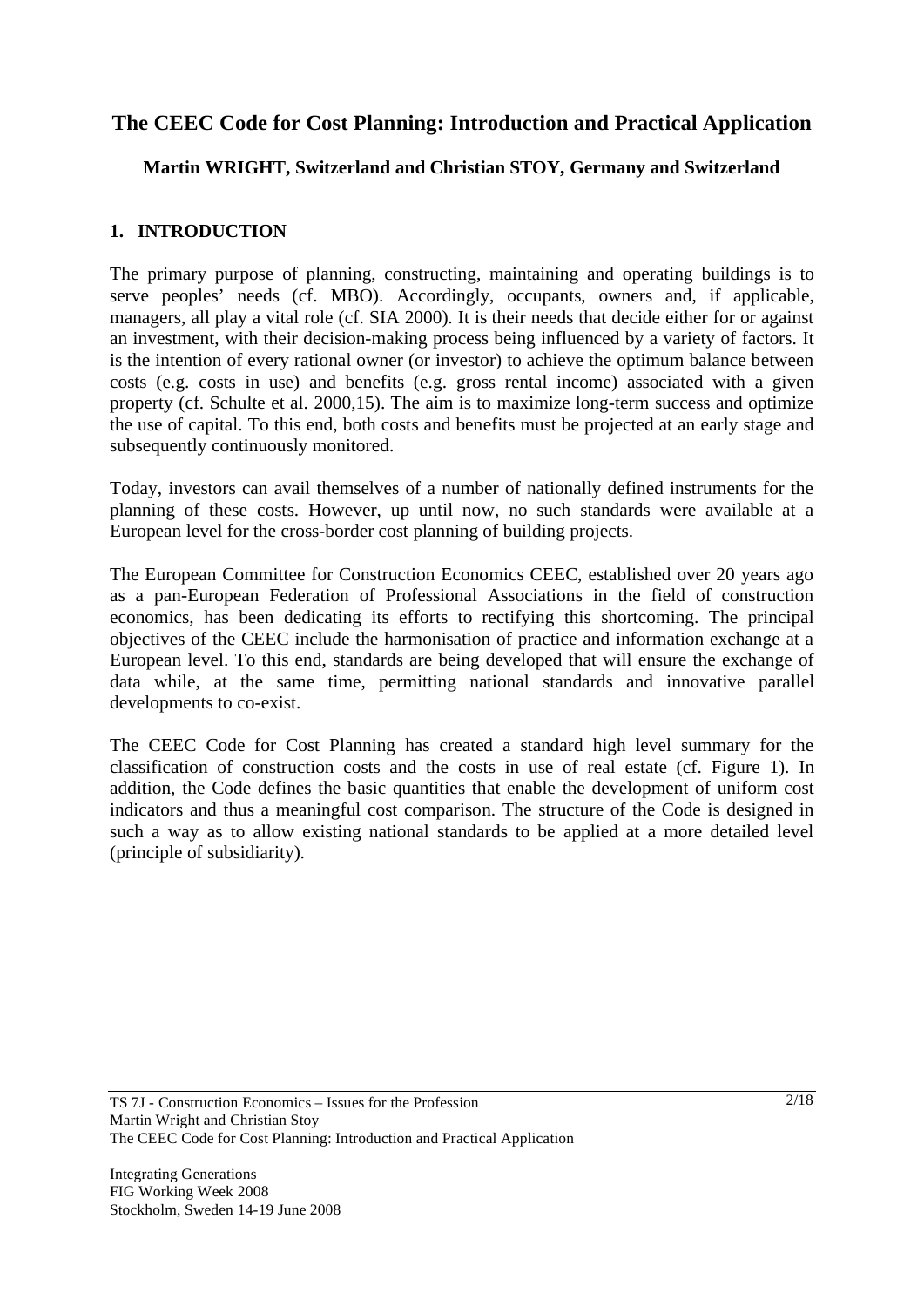

**Figure 1**: Interaction between European and national cost classifications

This paper provides an introduction to the CEEC Code outlining the current situation in Europe and demonstrating the practical application of the Code by use of an example. The first section identifies the differences in the basic quantities defined in the various national standards, which are a serious impediment to cost planning. The second section provides an overview of the CEEC Code and provides examples of definitions for cost groups and basic quantities. Finally, in the third section the application of the CEEC Code is illustrated by use of an example, showing a cost comparison between a Swiss and a German office building.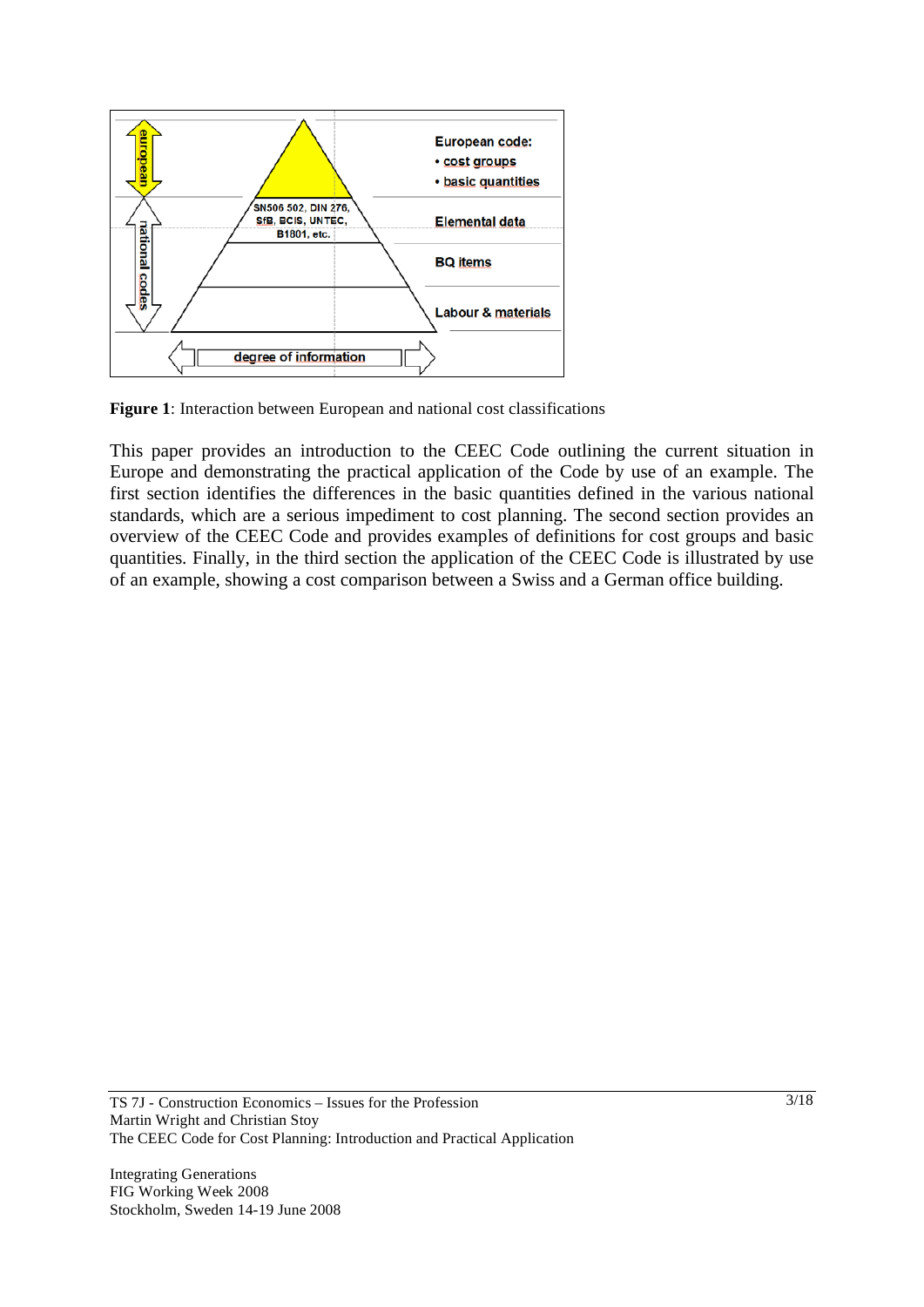## **2. STARTING POINT IN EUROPE**

A seminar held at the Swiss Federal Institute of Technology in Lausanne (EPFL) in 1998 marked the starting point for the work towards a European standard for cost planning. The seminar focused on the fact that differing methods and standards for cost planning are in use throughout Europe, and endeavoured to identify both the similarities and differences used by the national approaches.

In collaboration with the CEEC, experts from Denmark, Finland, France, Ireland, Netherlands, Spain, Switzerland and the United Kingdom met to address these issues:

Using typical projects as examples, representatives of each country demonstrated the approaches to cost planning used in their respective countries. In addition, they applied their national standards to the determination of the building costs of a common "model" building. On this basis, differences and similarities in the approach to cost determination were highlighted.

The initial finding was that all countries use element-orientated cost planning processes. This approach entails the subdivision of a building into its individual functional components (e.g. roofs, walls, heating systems, etc.) using element-based reference quantities (e.g. roof area, internal wall area, etc.) and composite unit rates for the components to estimate their construction costs. The overall construction costs are the sum of the costs of all individual building components. It also transpired that the contents of the various elements were quite comparable, even though their country-specific coding and grouping revealed significant differences.

Despite the common ground, the overall cost indicators from the same "model" building arrived at different results, which could not be solely explained by differing national costs. The problem was found to be that neither the reference quantities nor the overall scope of costs were in fact not really comparable.

As a common denominator, the floor area was used as the relevant basic unit in all countries. However, it emerged that there were significant deviations in the various definitions of floor area, which rendered the resulting comparison of cost indicators invalid. Figure 2 illustrates just how different the results of the floor area determinations were (for the same "model" building).

Figure 2 demonstrates the relevance of uniform definitions for basic quantities, which are required in addition to cost group definitions. The results from Denmark and Spain on the one hand and France on the other hand indicated a deviation of almost 100%.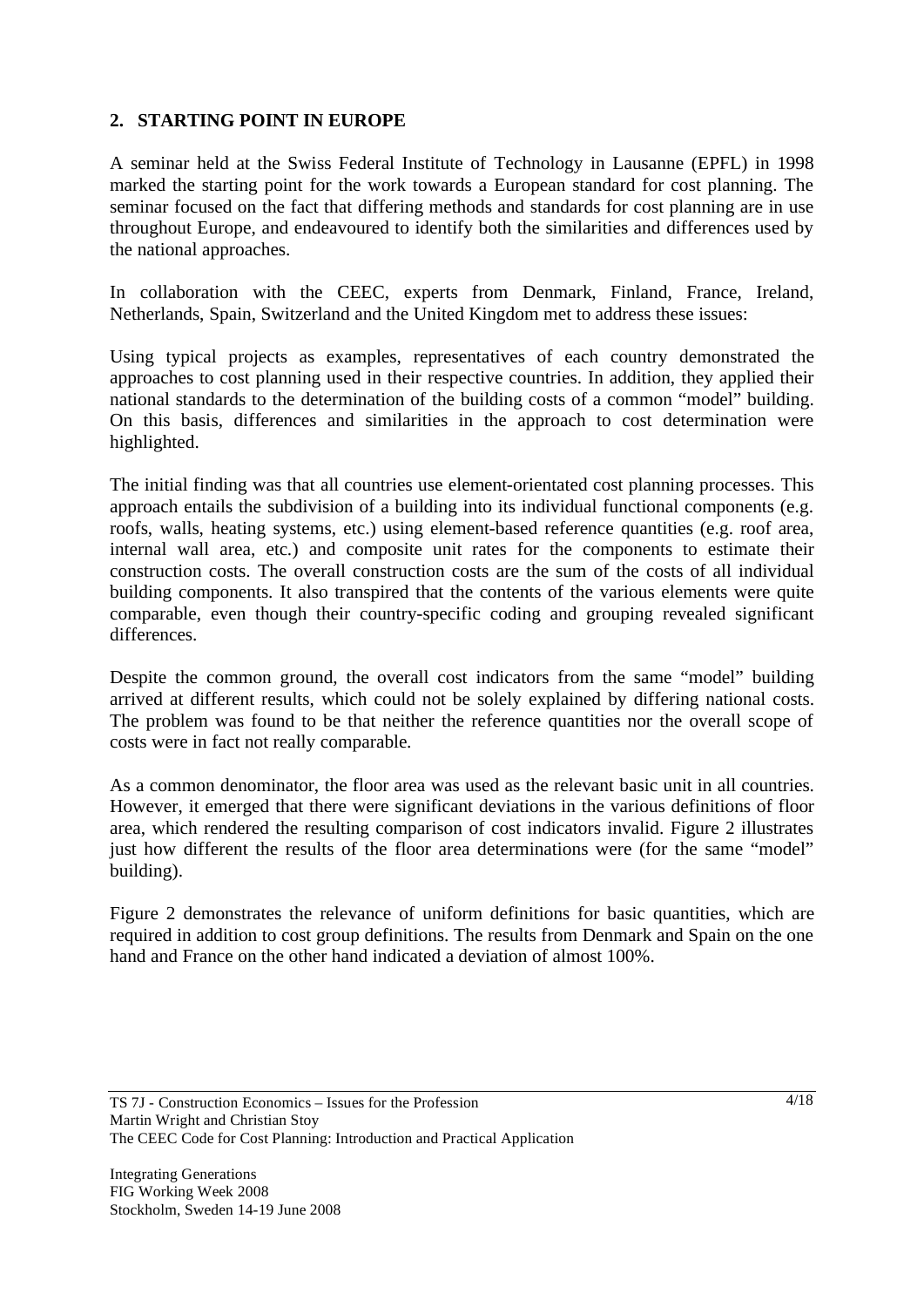

**Figure 2**: Determination of floor area for a "model" building, based on national standards

In addition it was discovered that costs calculated covered differing scopes and, depending on the country the following costs were included:

- Building construction and external works (all countries)
- Professional fees for planning (all countries except France)
- land costs (only Switzerland and Denmark)
- the cost of finance (only Switzerland and Denmark)

The resulting comparison of costs per square meter were thus highly misleading!

A number of requirements were identified for the development of a common CEEC Code:

- The CEEC Code must have a high level structure for standard summaries.
- The CEEC Code must allow the integration of existing national standards.
- The CEEC Code must define both cost groups and basic quantities.

#### **3. CEEC CODE OF MEASUREMENT FOR COST PLANNING**

The initial development of the CEEC Code was carried out by a CEEC working group consisting of representatives from Germany, Ireland, Switzerland and the United Kingdom. Input was also provided by the national associations from Belgium, Finland, France, the Netherlands and Spain.

Based on the results achieved by this working group the Code was approved by the General Assembly of the CEEC in 2003 and introduce as a European standard for cost planning in 2004. The contents are explained in greater detail in the following sections. Given their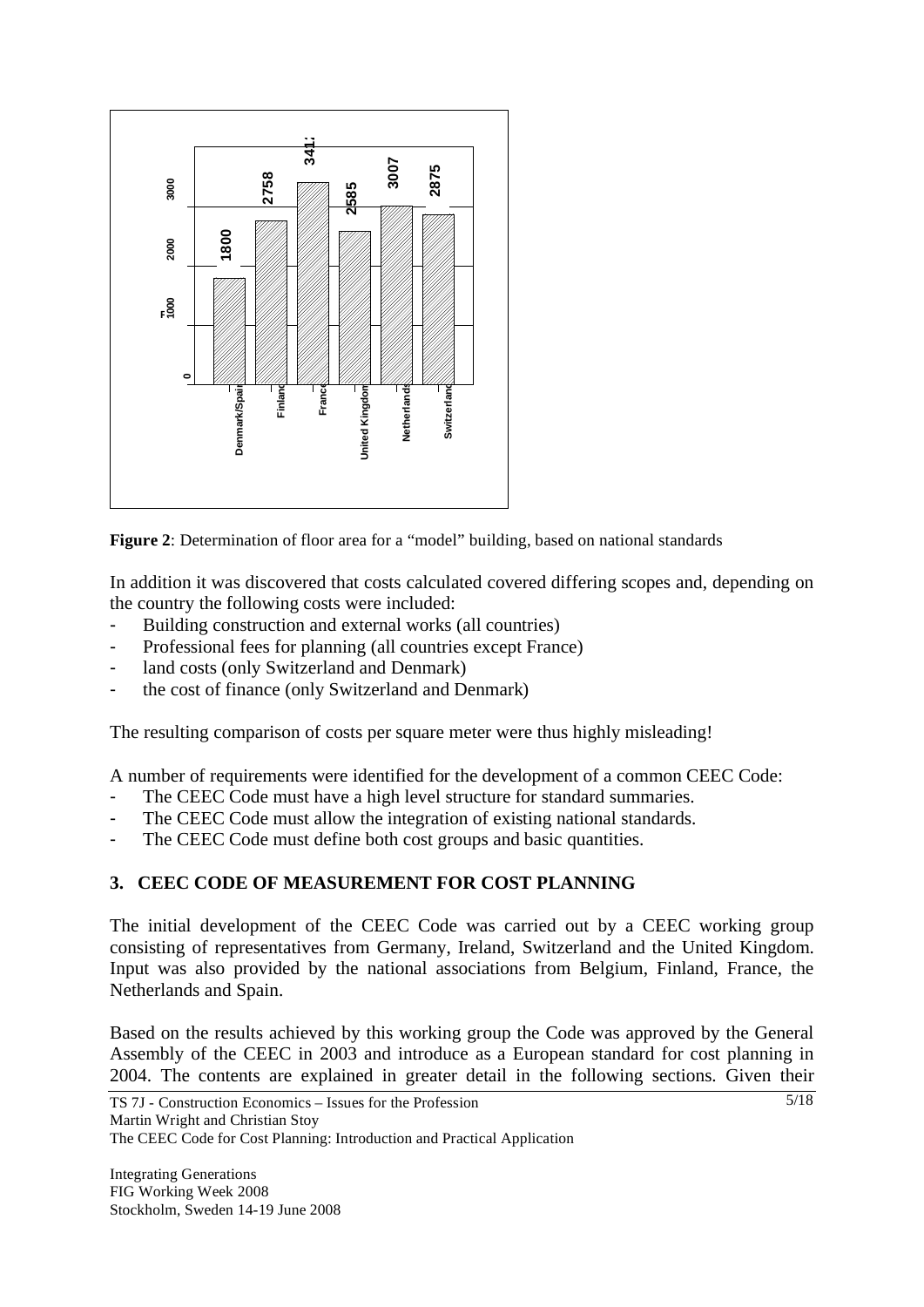volume and scope, the illustrations are limited to the basic structure and to examples of the definitions of typical cost groups and basic quantities.

## **3.1 Cost Groups**

The cost groups of the CEEC Code provide a common structure for summarising the costs of real estate (building and land). Covering overall investment costs (including initial costs and costs in use) the Code takes a more comprehensive approach than is the current practice in a number of countries. This enables long-term cost planning beyond the planning and execution phase.

The entire usage period of a property, including operation and maintenance, whether incurred on a regularly recurring basis (e.g. electricity costs) or a sporadic basis (e.g. costs for replacements and repair) can be analysed using this classification.

The CEEC Code summarises cost under four main headings, which are further subdivided into the cost groups.

- Construction costs: including the production costs of the building and external works and incorporating both the costs of preparatory work, structures, technical installations and finishes.

Design and incidental costs: these include the design team fees, ancillary costs for insurance coverage, permits and charges, etc., as well as budget contingencies.

Costs in use: the costs of operation, maintenance, disposal and decommissioning of the property. Excluded are the users' operation-specific personnel and material costs not directly associated with the building.

Land and finance: these cost groups cover costs of land, the cost of capital and finance (including the financing costs during the construction phase) while also allowing for income from the amounts received from grants and subsidies.

The classification enables the comprehensive assessment of the costs of a property, while at the same time permitting the exclusion of individual cost groups. The use of the CEEC Code emphasizes the differing scopes of national practice. The Code states specifically: "Not all cost groups or basic quantities will be applicable to every country. Where cost groups or basic quantities are not used, this will be clear and avoid misunderstandings on scope and content" (CEEC 2004).

A number of general comments regarding cost comparisons should be made before addressing the classification details.

The CEEC Code sets out additional information that is necessary for a meaningful crossborder cost comparison:

- Cost information should always include base date and exchange rates.
- In the case of costs in use, the time period being evaluated should also be included.
- Information on the scope and quality must be included.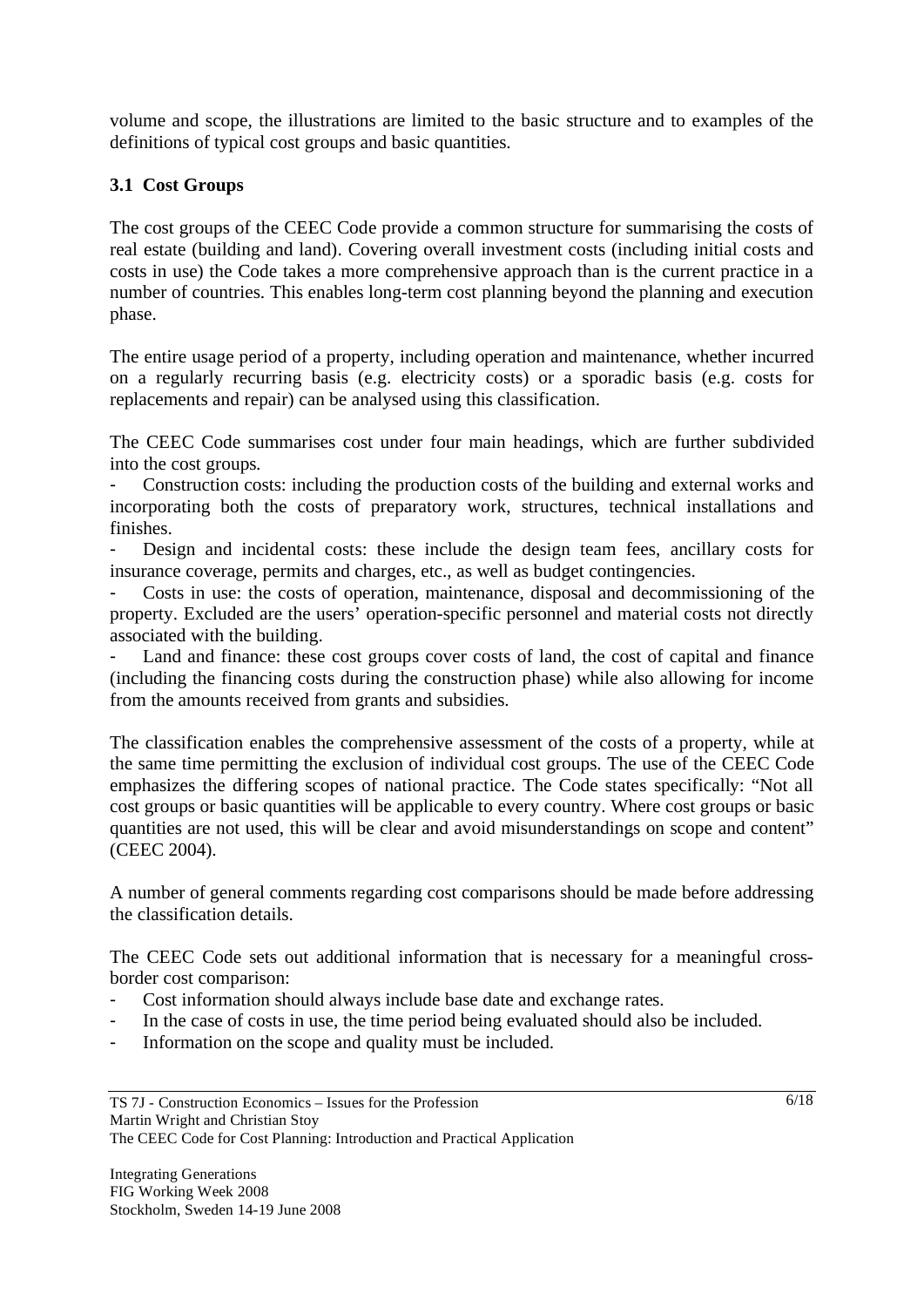- Where possible, the project time scale for construction, including planning and approval, should be stated.

If all costs cannot be directly allocated to the CEEC cost groups, this should be noted. In such cases, the combination of cost groups is foreseen (e.g. the combination of cost groups C + D in Spain).

The limits of any costs (e.g. costs within site boundaries) should be clearly stated.

Table 1 below has been taken directly from the CEEC Code and provides a trilingual summary of the cost groups.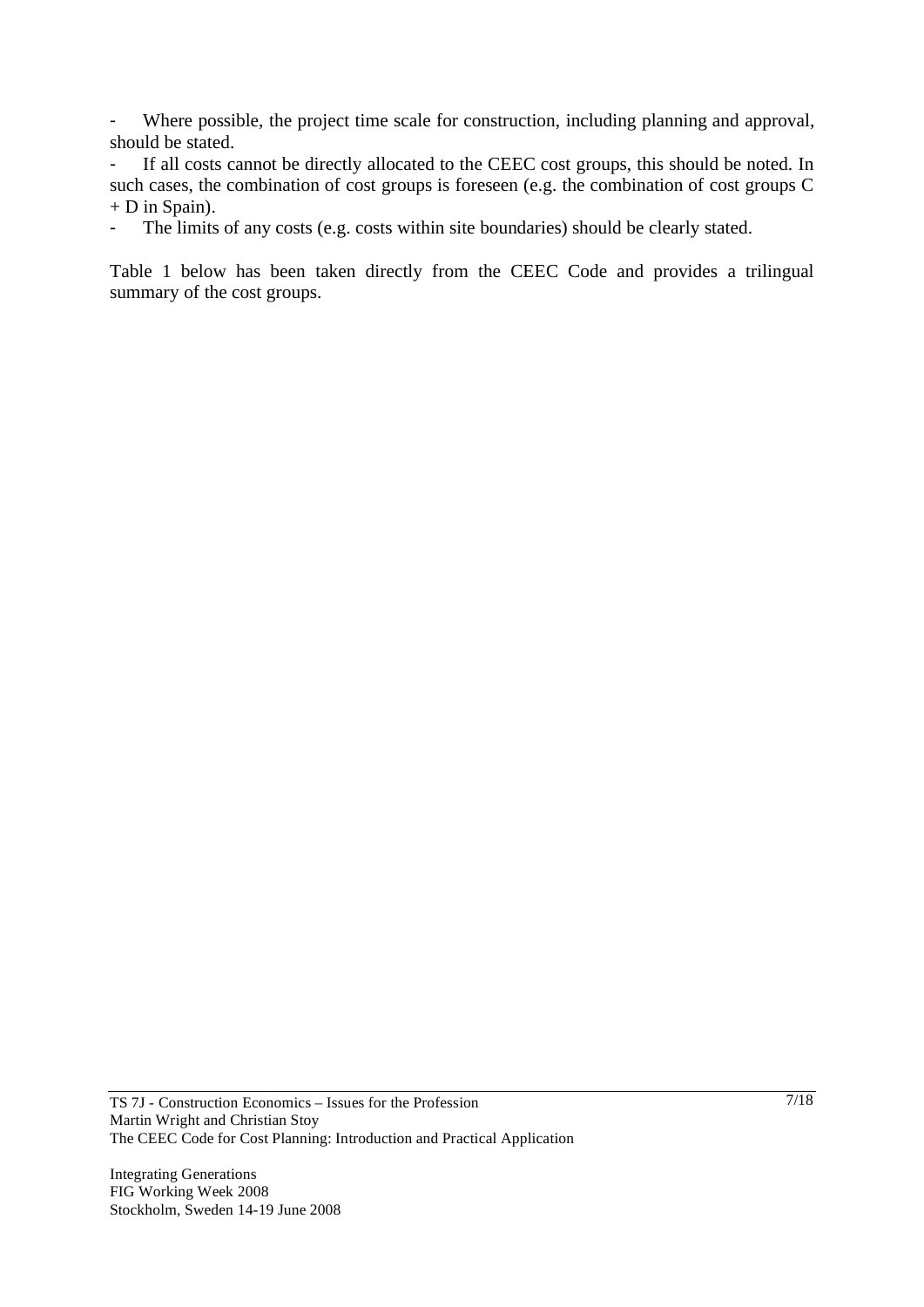**Table 1**: Cost groups of the CEEC Code (2004)

|                     | Cost groups                  | Groupes de coût                                      | Kostengruppen                                    |  |  |
|---------------------|------------------------------|------------------------------------------------------|--------------------------------------------------|--|--|
|                     | <b>CONSTRUCTION COSTS</b>    | <b>COUTS</b>                                         | DE BAUKONSTRUKTIONEN                             |  |  |
|                     |                              | <b>CONSTRUCTION</b>                                  |                                                  |  |  |
| A                   | Preliminaries                | Installations<br>de                                  | chantier, Baustelleneinrichtungen<br>und         |  |  |
|                     |                              | échafaudages                                         | allgemeine Kosten                                |  |  |
| B                   | Substructure                 | Fondations, infrastructure de Struktur               | bis<br>Oberkante                                 |  |  |
|                     |                              | base                                                 | Bodenplatte                                      |  |  |
| $\mathcal{C}$       | External                     | Structure externe/enveloppe                          | Struktur<br>außen<br>oberhalb                    |  |  |
|                     | superstructure/envelope      |                                                      | Bodenplatte                                      |  |  |
| D                   | Internal superstructure      | Structure interne                                    | Struktur<br>oberhalb<br>innen                    |  |  |
|                     |                              |                                                      | Bodenplatte                                      |  |  |
| E                   | Internal finishings          | Finitions intérieures                                | Innere Bekleidungen                              |  |  |
| $\mathbf{F}$        | Services installations       | Installations                                        | Installationen<br>und                            |  |  |
|                     |                              |                                                      | Transportanlagen                                 |  |  |
| G                   | Special equipment            | Equipement spécifiques                               | Spezielle Ausrüstungen                           |  |  |
| H                   | Furniture and fittings       | Mobilier, Agencement                                 | Ausstattungen und Einbauten                      |  |  |
| $\bf{I}$            | Site and external works      | Aménagements extérieurs                              | Außenanlagen                                     |  |  |
| J                   | Construction contingencies   | <b>Divers</b><br>et                                  | imprévus Bau-Reserven                            |  |  |
|                     |                              | (construction)                                       |                                                  |  |  |
| K                   | Taxes on construction        | Taxes<br>les<br>coûts<br>sur                         | de Steuern<br>auf                                |  |  |
|                     |                              | construction                                         | Baukonstruktionen                                |  |  |
|                     | <b>DESIGN</b>                | AND HONORAIRES ET FRAIS PLANUNGS-                    | <b>UND</b>                                       |  |  |
|                     | <b>INCIDENTAL COSTS</b>      | <b>GENERAUX</b>                                      | <b>BAUNEBENKOSTEN</b>                            |  |  |
| L                   | Design Team fees             | Honoraires de conception et Planungshonorare         |                                                  |  |  |
|                     |                              | de construction                                      |                                                  |  |  |
| M                   | Ancillary costs and charges  | Charges et Frais Généraux                            | Baunebenkosten                                   |  |  |
| N                   | Project Budget contingencies | Réserves<br>économique)                              | (variation Budget Rückstellungen und<br>Reserven |  |  |
| O                   | design<br>Taxes<br>on        | and Taxes sur Charges et coûts Steuern auf Planungs- | und                                              |  |  |
|                     | incidental costs             | auxiliaires                                          | Baunebenkosten                                   |  |  |
| <b>COSTS IN USE</b> |                              | <b>COUTS</b>                                         | <b>NUTZUNGSKOSTEN</b>                            |  |  |
|                     |                              | <b>D'EXPLOITATION</b>                                |                                                  |  |  |
| P                   | Maintenance                  | Maintenance                                          | Unterhalt                                        |  |  |
| Q                   | Operation                    | Coûts d'exploitation                                 | <b>Betrieb</b>                                   |  |  |
| R                   | Disposal                     | Vente et rendement                                   | Veräußerung                                      |  |  |
| S                   | Decommissioning              | Démolition                                           | Rückbau                                          |  |  |
| T                   | Taxes                        | Taxes                                                | Steuern auf Nutzungskosten                       |  |  |
|                     | <b>LAND AND FINANCE</b>      | <b>BIEN-FONDS</b>                                    | & GRUNDSTÜCK<br><b>UND</b>                       |  |  |
|                     |                              | <b>FINANCES</b>                                      | <b>FINANZIERUNG</b>                              |  |  |
| U                   | Land costs                   | Coût du bien-fond                                    | Grundstückskosten                                |  |  |
| V                   | Finance                      | Finance                                              | Finanzierung                                     |  |  |
|                     | W Grants and subsidies       | Aide et subsides                                     | Beiträge und Subventionen                        |  |  |
| X                   | Taxes on land                | Taxes sur le bien-fonds et Steuern<br>finance        |                                                  |  |  |

TS 7J - Construction Economics – Issues for the Profession Martin Wright and Christian Stoy The CEEC Code for Cost Planning: Introduction and Practical Application

Integrating Generations FIG Working Week 2008 Stockholm, Sweden 14-19 June 2008 8/18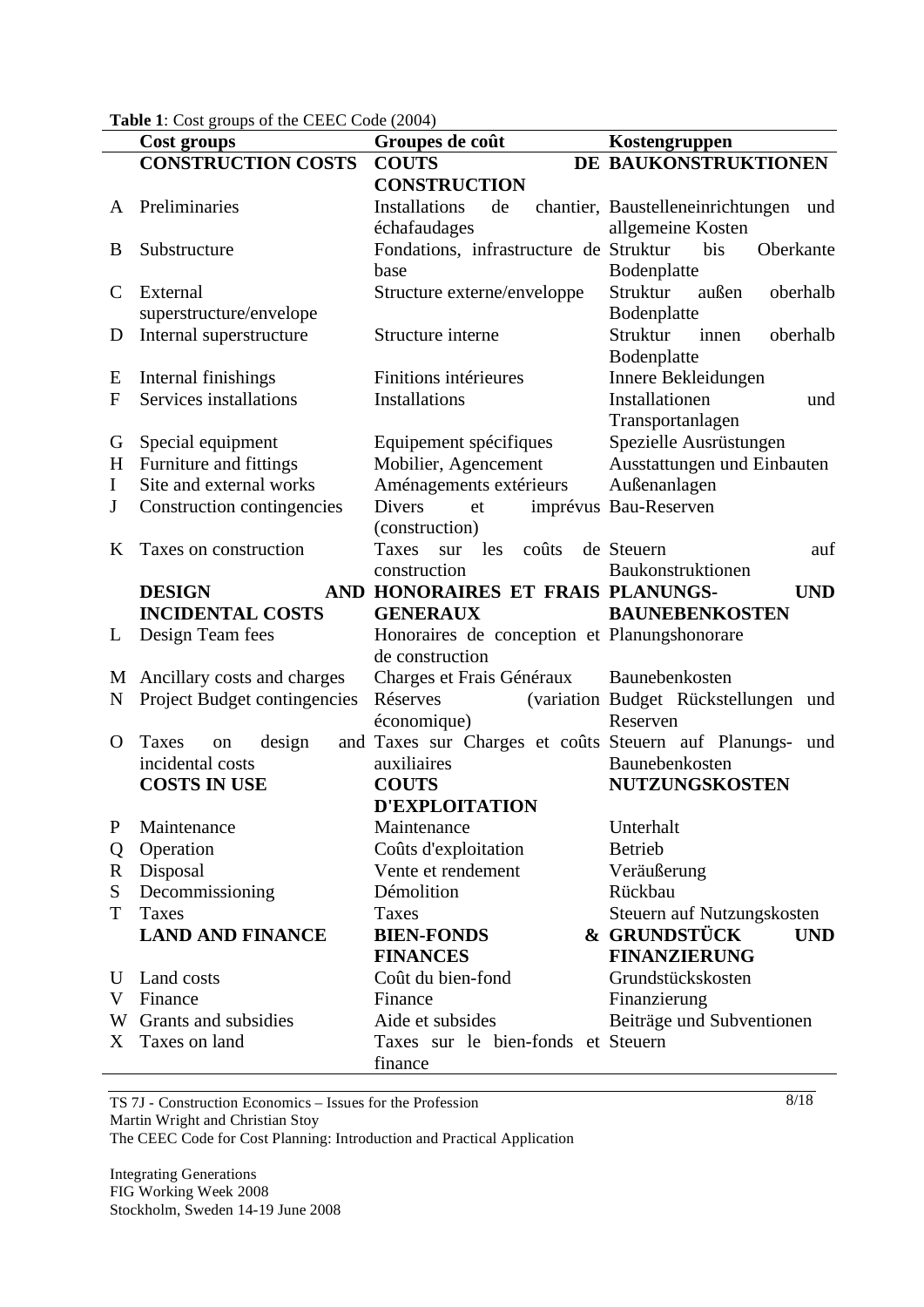In addition to listing the cost groups, the CEEC Code also provides precise definitions, as demonstrated below for cost group E, "internal finishings" (cf. Figure 3) and assists users by listing references to individual national standards. Where a national standard does not provide the relevant cost groups this is stated.

|                | E Internal finishings                               |                | <b>E</b> Finitions intérieures                   |        |                | E Innere Bekleidungen                              |
|----------------|-----------------------------------------------------|----------------|--------------------------------------------------|--------|----------------|----------------------------------------------------|
|                | <b>Definition</b>                                   |                | <b>Définition</b>                                |        |                | <b>Definition</b>                                  |
|                | Internal floor, wall and ceiling finishes including |                | Les finitions des dalles et plafonds comprenant  |        |                | Innenbekleidungen der Böden, Wände und Decken      |
|                | screeds, raised floors, internal panelling and      |                | chapes, revêtements de sols, panneaux intérieurs |        |                | einschließlich Estriche, Doppelböden, Innenpaneele |
|                | cladding, suspended ceilings, decoration and        |                | revêtement de parois, plafonds suspendus,        |        |                | und -verkleidungen, abhängehängte Decken,          |
|                | finishes to balconies.                              |                | décoration, finition des balcons.                |        |                | Dekorationen und Verkleidungen von Balkonen        |
|                | Belgium / Switzerland SN 506.502/2000               |                | Belgique / Suisse: SN 506.502/2000               |        |                | Belaien / Schweiz: SN 506.501/2000                 |
| M <sub>3</sub> | Floor finishes                                      | M <sub>3</sub> | Revêtements de sols                              |        | M <sub>3</sub> | Bodenbeläge                                        |
| M4             | Wall finishes                                       | M4             | Revêtements de parois                            |        | M <sub>4</sub> | Wandbekleidungen                                   |
| M <sub>5</sub> | Ceiling finishes                                    | M <sub>5</sub> | Plafonds                                         |        | M <sub>5</sub> | Deckenbekleidungen                                 |
|                | Germany: DIN 276 / 1993                             |                | Allemagne: DIN 276 / 1993                        |        |                | Deutschland: DIN 276 / 1993                        |
| 336            | Internal wall linings (of external walls)           | 336            | Revêtement de mur extérieur, à l'intérieur       |        | 336            | Außenwandbekleidungen, innen                       |
| 345            | Internal linings (of internal walls)                | 345            | Revêtement de cloison                            |        | 345            | Innenwandbekleidungen                              |
| 352            | Floor coverings                                     | 352            | Garnitures de plafonds                           |        | 352            | Deckenbeläge                                       |
| 353            | Ceiling linings                                     | 353            | Revêtement de plafonds                           |        | 353            | Deckenbekleidungen                                 |
| 364            | Roof linings                                        | 364            | Revêtement de toit                               |        | 364            | Dachbekleidungen                                   |
| <b>Holland</b> |                                                     |                | Hollande                                         |        |                | <b>Niederlande</b>                                 |
|                | Architectural costs (sub-division)                  |                | Dépenses architecturales (subdivision)           |        |                | Architectural costs (sub-division)                 |
|                | Construction costs (sub-division)                   |                | Coûts de construction (subdivision)              |        |                | Construction costs (sub-division)                  |
| Ireland        |                                                     | Irelande       |                                                  | Irland |                |                                                    |
| 35             | Suspended ceilings                                  | 35             | Plafonds Suspendus                               |        | 35             | Suspended ceilings                                 |
| 42             | Wall Finishes Internally                            | 42             | Finitions Murales Intérieurement                 |        | 42             | Wall Finishes Internally                           |
| 43             | <b>Floor Finishes</b>                               | 43             | Finitions de Plancher(d'Étage)                   |        | 43             | <b>Floor Finishes</b>                              |
| 44             | Stairs, ramps finishes                              | 44             | Escalier, rampe Finitions                        |        | 44             | Stairs, ramps finishes                             |
| 45             | <b>Ceiling Finishes</b>                             | 45             | Finitions de Plafond                             |        | 45             | <b>Ceiling Finishes</b>                            |
|                | <b>United Kingdom: BCIS</b>                         |                | <b>Royaume Uni: BCIS</b>                         |        |                | <b>Grossbritannien: BCIS</b>                       |
| 3A             | Wall finishes                                       | 3A             | Finitions murales                                |        | 3A             | Wall finishes                                      |
| 3B             | Floor finishes                                      | 3B             | Finitions de plancher(d'étage)                   |        | 3B             | Floor finishes                                     |
| 3C             | Ceiling finishes                                    | 3C             | Finitions de plafond                             |        | 3C             | Ceiling finishes                                   |

**Figure 3**: Definition of cost groups of the CEEC Code (2004) (extract)

#### **3.2 Basic Quantities**

As indicated above, it was imperative to define the basic quantities for cost planning. The CEEC Code creates clarity by working with multilingual definitions and cross-references to existing national standards. As a result, differing national measuring approaches can remain in existence, but the differences can be readily identified. The resulting cost indicators can then be suitably interpreted.

The definitions are limited to 12 basic quantities for site, floor areas and functional units (cf. Table 2). As yet, no definition has been provided for the element-based quantities (e.g. roofs, external walls, internal walls). For this purpose, national standards may still be used although differing national definitions make comparison at a more detailed level more difficult.

In addition, certain overall considerations regarding basic quantities are set out:

All quantities are to be measured net up to the appropriate finished surface of construction.

- Sloping areas are generally measured on the slope (and not as projected in relation to a plan area).

Along with these general comments, all 12 basic quantities are defined and cross referenced to the national standards. Figure 4 illustrates the definitions of gross internal and gross external floor areas.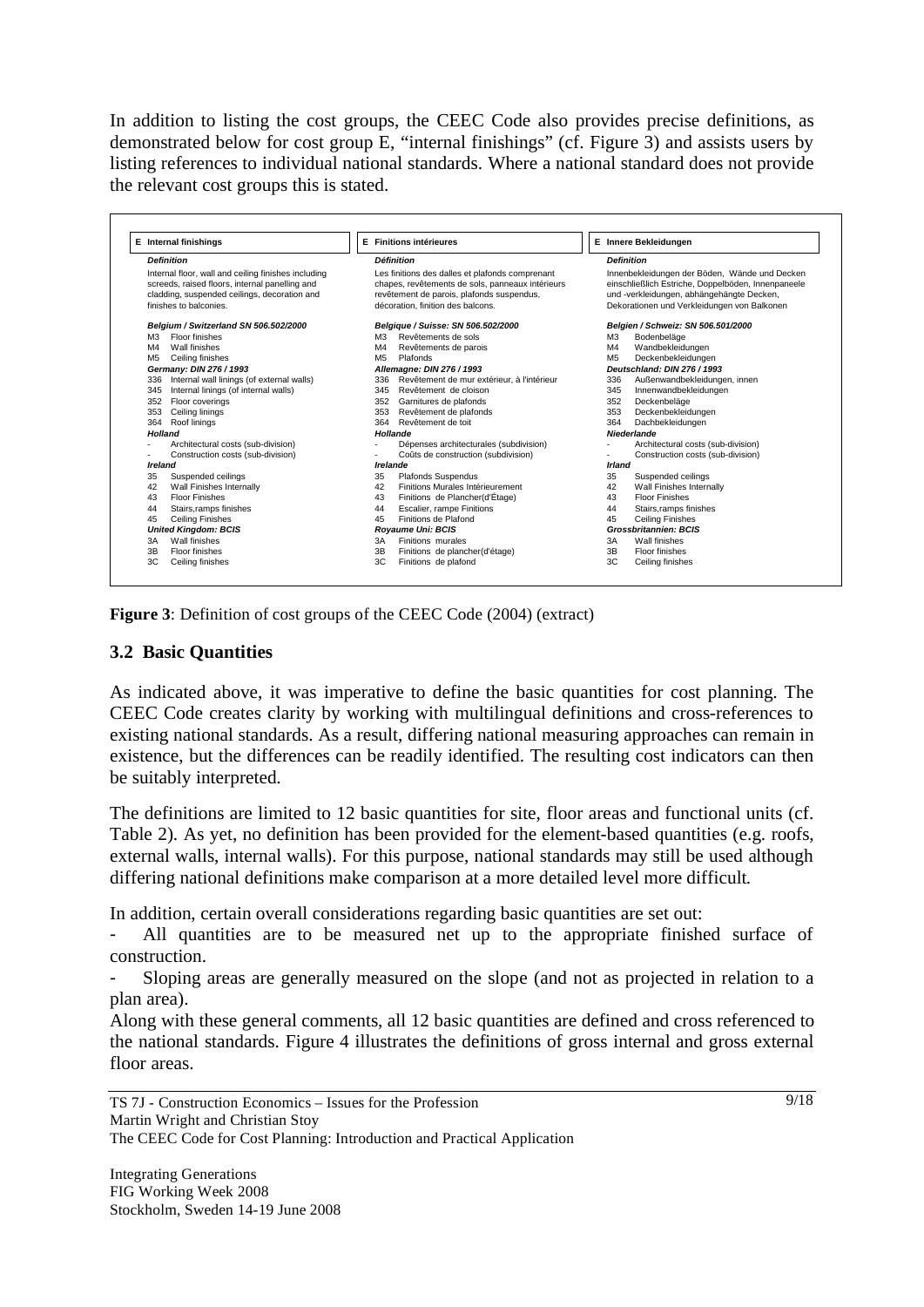|     | <b>Basic quantities</b>       | Quantités de base             | Grundmengen                |
|-----|-------------------------------|-------------------------------|----------------------------|
|     | <b>SITE</b>                   | <b>TERRAIN</b>                | GRUNDSTÜCK                 |
| #01 | Site area                     | Surface terrain               | Grundstücksfläche          |
| #02 | Footprint area                | Surface bâtie                 | Gebäudegrundfläche         |
|     | <b>FLOOR AREAS</b>            | <b>SURFACES</b>               | DE GESCHOSSFLÄCHEN         |
|     |                               | <b>PLANCHER</b>               |                            |
| #03 | Floor area not fully enclosed | Surface plancher externe      | Außen-Geschoßfläche        |
| #04 | Gross external floor area     | Surface plancher brute        | Geschoßfläche brutto       |
| #05 | Gross internal floor area     | Surface plancher nette        | Geschoßfläche netto        |
| #06 | Area of internal divisions    | Surface de construction       | Konstruktionsfläche<br>der |
|     |                               |                               | Innenwände                 |
| #07 | ancillary<br>Area<br>to       | main Surface utile secondaire | Nebennutzfläche            |
|     | function                      |                               |                            |
| #08 | Ancillary area for services   | Surface installations         | Funktionsfläche            |
| #09 | Circulation area              | Surface dégagement            | Verkehrsfläche             |
| #10 | Usable floor area             | Surface utile principale      | Hauptnutzfläche            |
|     | <b>FUNCTIONAL UNITS</b>       | UNITÉS FUNCTIONELLES          | <b>FUNKTIONALE</b>         |
|     |                               |                               | <b>EINHEITEN</b>           |
|     | #11 Primary functional units  | 1. Unités fonctionnelles      | Primäre<br>funktionale     |
|     |                               |                               | Einheiten                  |
| #12 | Secondary functional units    | 2. Unités fonctionnelles      | funktionale<br>Sekundäre   |
|     |                               |                               | Einheiten                  |

**Table 2**: Basic quantities of the CEEC Code (2004)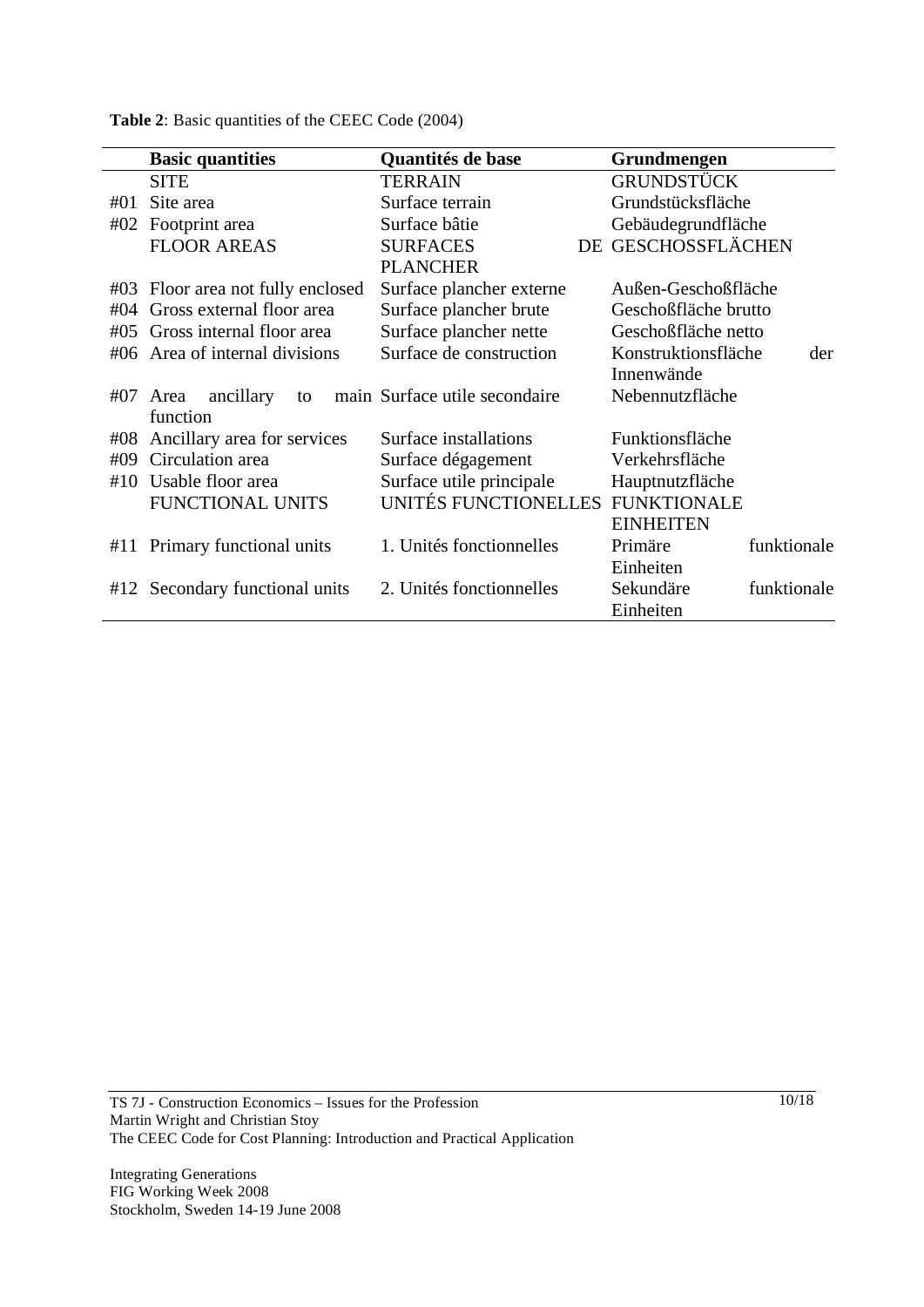

**Figure 4:** Definition of basic quantities of the CEEC Code (2004) (extract)

## **4. COST COMPARISON OF A SWISS AND A GERMAN PROPERTY**

To demonstrate the application of the CEEC Code, and highlight problems which may arise, a cost comparison between a German and a Swiss building was carried out. The purpose was to determine, which of the major differences are relevant in terms of cost. This involves a typical cost comparison task as it is frequently presented to construction economists in practice.

Both examples are outlined below together with the associated construction cost analyses. As an illustration of the national differences, country-specific cost planning standards and the selection of the properties are presented.

#### **4.1 German and Swiss Cost Groups**

The German cost planning standard DIN 276 (1993) breaks down costs at three levels. On the first level, it differentiates between the structural parts of the building and its technical installations. On the second level, the specified cost groups are broken down into so called macro elements (cf. Figure 5). As a general principle, the allocation follows the idea that a building is segmented on the basis of its structure and layout.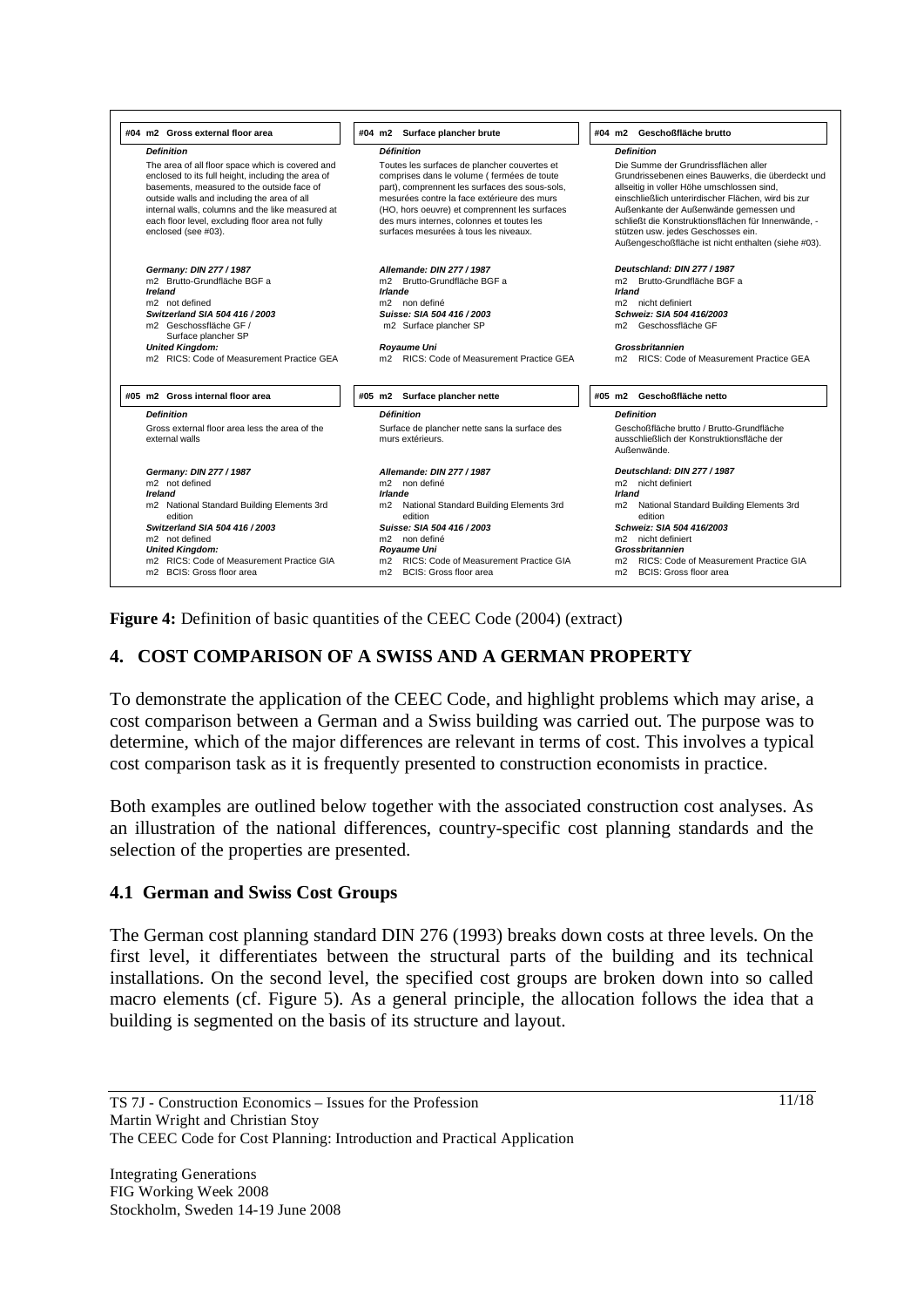

**Figure 5**: German cost groups in accordance to DIN 276 (1993)

It is only on the third level that DIN 276 (1993) provides the building elements required to allow allocation according to the CEEC Code. The macro element 330 "external walls", for example, comprises the following elements:

- Loadbearing external walls (DIN cost group 331, CEEC group C)
- Non-loadbearing external walls (DIN cost group 332, CEEC group C)
- External columns (DIN cost group 333, CEEC group C)
- External doors and windows (DIN cost group 334, CEEC group C)
- External cladding units (DIN cost group 335, CEEC group C)
- Internal wall linings (of external walls) (DIN cost group 336, , CEEC group E)
- Prefabricated facade units (DIN cost group 337, CEEC group C)
- Sun screens (DIN cost group 338, , CEEC group C)
- External walls, other items (DIN cost group 339, CEEC group C)

Similarily to DIN 276, the Swiss cost planning standard, the EKG (SN 506502 2000).also involves a cost classification by elements, This also includes all costs incurred during the construction of a building. In contrast to the German standard, it is applicable to both construction and civil engineering works.

On the first level, the costs are broken down into so-called element groups (single-digit codes A to Z, cf. Figure 6). Elements follow directly at the second level (two-digit numerical codes). These are used for allocation to the CEEC Code.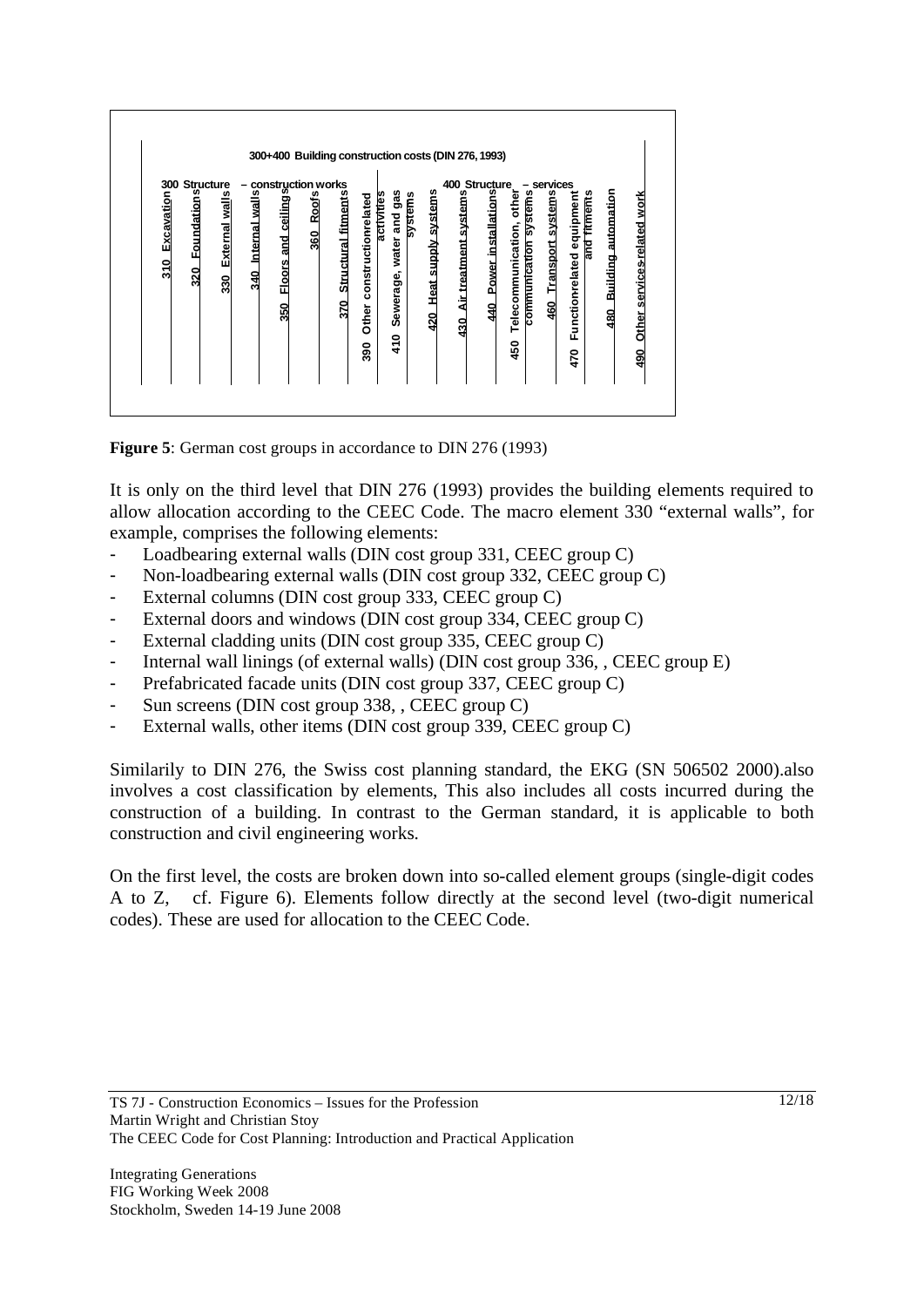

**Figure 6:** Swiss cost groups in accordance to EKG Elementkostengliederung (SN 506502 2000) Both cost standards adhere to the concept of an element-oriented cost classification on which the CEEC Code is also based.

## **4.2 German and Swiss Basic Quantities**

In addition to the cost definition, the definition of the reference quantities must also be examined more closely in connection with a cost comparison. This is necessary for the development of typical reference data at a more detailed level.

Both the German and the Swiss standard work with the "gross external floor area" as the reference unit for the costs of the building. However, they use different definitions of area.

The German definition differentiates between three types of "gross external floor area" (cf. DIN 277-1 1987a).

- Area A: covered and fully enclosed on all sides
- Area B: enclosed on all sides but not covered
- Area C: covered but not enclosed on all sides

The Swiss "gross external floor area" only includes the areas in Area A (cf. SIA 416 2003).

The CEEC Code defines a standardised gross floor area and references this back to the appropriate definitions in the national standards. The gross external floor area is the ground projection plan area – covered and enclosed on all sides – of all accessible floors including the base surface area of structural elements" (SIA 416 2003). This only covers the German Area A.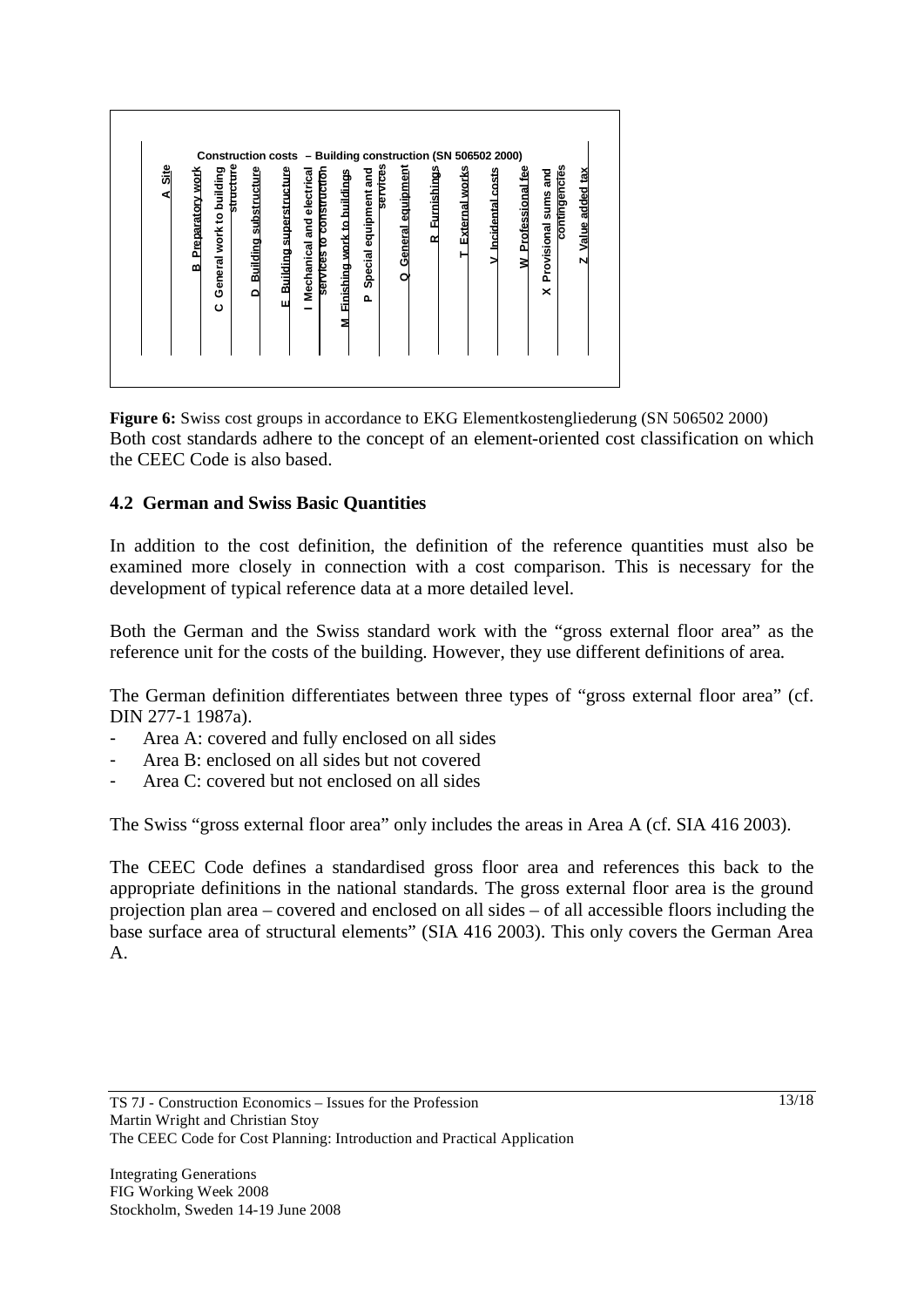## **4.3 Selection and Brief Description of Examples**

A typical use of the CEEC Code for the comparison of a German and a Swiss office building is illustrated in the example below.

The major cost databases in Germany and Switzerland were available for the selection of buildings to be analysed:

- BKI (Baukosteninformationszentrums Deutscher Architektenkammern)
- crb (Schweizerische Zentralstelle für Baurationalisierung)

While the German cost database offers more than 1,000 buildings analysed at various levels of detail, the Swiss database provided only approximately 75 buildings, which were however all analysed in detail (at element level according to SN 506502 2000). The large number of German analyses is however not relevant in the present assessment since the overwhelming majority of the buildings is not available at a sufficiently detailed level. The allocation of German buildings to the CEEC Code requires the third level according to DIN 276 (1993). Only 321 German buildings are available on this third level.

The available buildings were first narrowed down by selection of buildings with office usage. In this process it emerged that only 29 German and 2 Swiss buildings included more than 80% of office space or space used for offices. All other buildings are mixed-use office buildings or include substantial amounts of other types of usage.

Additionally, in order to identify comparable buildings, a selection was made from among the remaining data with respect to the following characteristics:

- Year of construction
- Type of construction
- Absolute size (measured in m2 gross external floor area)

On the basis of the selection processes described above, two buildings were identified showing largely similar characteristics. They are used for the comparison of cost indicators below:

- Germany: 1300-062 "Office building with bank branch office" (cf. BKI 2004)
- Switzerland: 065/113 "Administrative centre" (cf. crb 2004)

Figure 7 contains a brief description of these two office buildings and the associated data in accordance with CEEC Code conventions. Neither of the buildings is used solely for offices. The German building also includes bank premises while the Swiss building also accommodates a police station. However, the majority of the area of both buildings is in fact used for offices.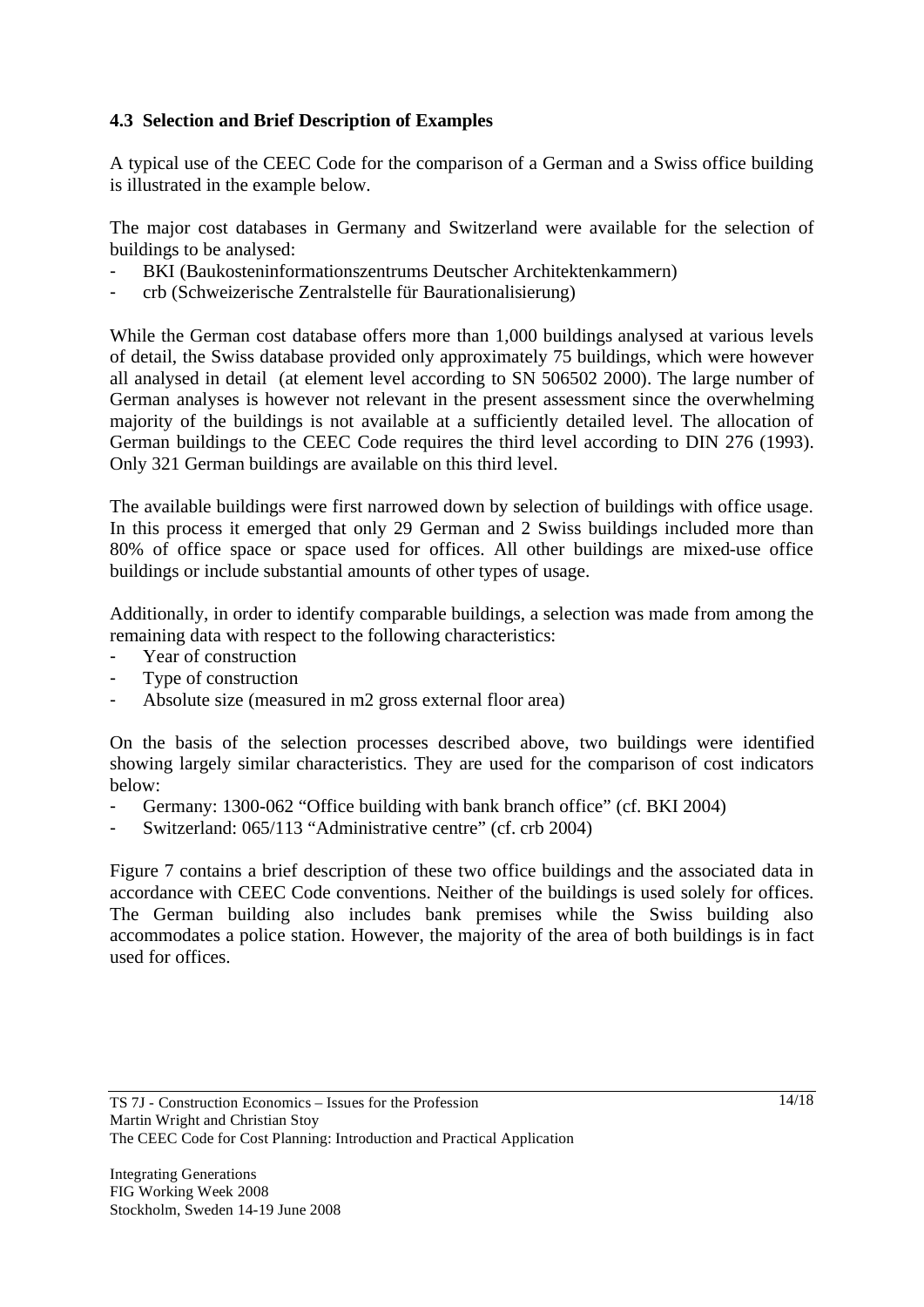| Standard form of cost analysis   |                                                                                                                                                                                                                                                                                                                                                                                                  | Office building with bank branch office |                                                                                                                                                                                                                                                                                                                                                        | Administrative centre |  |
|----------------------------------|--------------------------------------------------------------------------------------------------------------------------------------------------------------------------------------------------------------------------------------------------------------------------------------------------------------------------------------------------------------------------------------------------|-----------------------------------------|--------------------------------------------------------------------------------------------------------------------------------------------------------------------------------------------------------------------------------------------------------------------------------------------------------------------------------------------------------|-----------------------|--|
| Project reference                |                                                                                                                                                                                                                                                                                                                                                                                                  | BKI: 1300-062                           |                                                                                                                                                                                                                                                                                                                                                        | crb: 065/113          |  |
| Country of origin                |                                                                                                                                                                                                                                                                                                                                                                                                  | Germany                                 |                                                                                                                                                                                                                                                                                                                                                        | Switzerland           |  |
| Location                         |                                                                                                                                                                                                                                                                                                                                                                                                  | Konstanz                                |                                                                                                                                                                                                                                                                                                                                                        | Langenthal            |  |
| Currency/Price base date         | €                                                                                                                                                                                                                                                                                                                                                                                                | 2005                                    | $f \in (1 \in 1.56$ CHF)                                                                                                                                                                                                                                                                                                                               | 2005                  |  |
| Evaluation period (from / to)    |                                                                                                                                                                                                                                                                                                                                                                                                  |                                         |                                                                                                                                                                                                                                                                                                                                                        |                       |  |
| Period for costs in use (years)  |                                                                                                                                                                                                                                                                                                                                                                                                  |                                         |                                                                                                                                                                                                                                                                                                                                                        |                       |  |
| Quantity used for analysis       | Gross external floor area                                                                                                                                                                                                                                                                                                                                                                        |                                         | Gross external floor area                                                                                                                                                                                                                                                                                                                              |                       |  |
| Refurbishment area (%)           | 0%                                                                                                                                                                                                                                                                                                                                                                                               |                                         | 0%                                                                                                                                                                                                                                                                                                                                                     |                       |  |
| Programme                        | Start on site 1992                                                                                                                                                                                                                                                                                                                                                                               |                                         | Start on site 1990                                                                                                                                                                                                                                                                                                                                     |                       |  |
|                                  | Handover 1993                                                                                                                                                                                                                                                                                                                                                                                    |                                         | Handover 1992                                                                                                                                                                                                                                                                                                                                          |                       |  |
| Description of works and quality | Basement: plant rooms, lift room, storage and toilet areas.<br>Ground floor: Bank including entrance area, conference<br>room, and delivery area. Remaining area not fitted out.<br>2 upper floors with individulal and open plan offices, partly<br>station.<br>including computer cabling, storage areas, tea kitchens<br>and toilet areas.<br>archive, general rooms.                         |                                         | 2 basement floors: parking, lift room, delivery area, central<br>archive, plant rooms and computer room.<br>Ground floor: entrance lobby, information, offices, police<br>Upper floor: offices, confererence rooms, cafeteria,                                                                                                                         |                       |  |
|                                  | Reinforced concret frame, grid 4.25x16.20m, reinforced<br>concrete floor slabs, suspended slabs, columns and walls<br>with aluminium external cladding, glazing partly to open,<br>partly fixed, raised floors, suspended ceilings, flat roof,<br>built in fittings, electrical, heating, ventilation and sanitary<br>installations, sprinkler system, light fittings and lift<br>installations. |                                         | Floors below ground in reinforced concrete construction,<br>partitions in brickwork, above ground steel framed<br>construction with concrete suspended slabs, aluminium<br>external cladding, flat roof, open staircases, floor finishes<br>in lino and carpet.<br>Mechanical and electrical services including integrated<br>wall lighting and lifts. |                       |  |

**Figure 7**: Project information of examples in accordance to the CEEC Code (2004)

In addition to the aforementioned descriptions, both databases provide detailed descriptions of elements. Due to scope, a discussion of these is omitted here. These descriptions are particularly helpful for the interpretation of the cost comparison (see section "Comparison of Cost Indicators of Examples") since they provide a precise overview of the building.

## **4.4 Cost Data and Basic Quantities of Examples**

The analyses are restricted to construction cost data analysed in accordance with the national classifications. The CEEC cost groups for "costs in use" and "land and finance" were not included in the available data and were excluded from the analysis.

The comparison of the German and the Swiss cost data requires a definition based on uniform reference units. The CEEC Code provides floor area definitions and definitions of functional units for this purpose (cf. Table 2).

Given the available data, the determination of reference units for both the German and the Swiss property is only possible in part (cf. Figure 8). In the databases, only the number of workplaces and the gross external floor area are available for both properties. It must be noted, above all, that only the German gross external floor area for area A can be used and not the total for areas A, B and C (see section "German and Swiss Basic Quantities").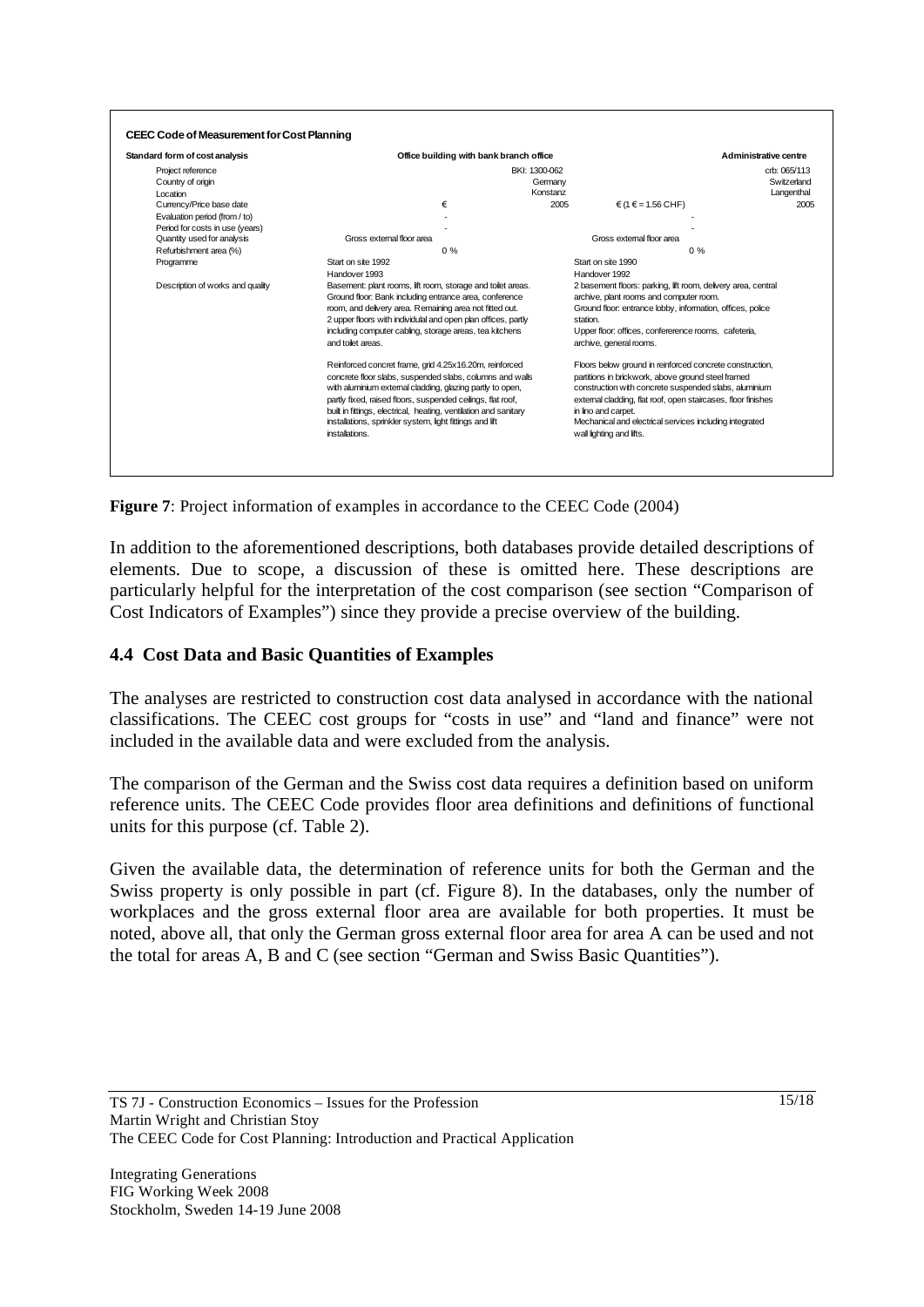| <b>Basic quantities</b>              |                          | Office building with bank branch office |                          | Administrative centre    |  |
|--------------------------------------|--------------------------|-----------------------------------------|--------------------------|--------------------------|--|
|                                      |                          | % of GEFA                               |                          | % of GEFA                |  |
| #01 Site area                        | 41'009                   | 774                                     | 7'971                    | 91                       |  |
| #02 Footprint area                   | 1'346                    | 25                                      | 1'383                    | 16                       |  |
| #03 Floor area not fully enclosed    | $\overline{\phantom{0}}$ | ٠                                       | 1'698                    | 19                       |  |
| #04 Gross external floor area (GEFA) | 5'301                    | 100                                     | 8'792                    | 100                      |  |
| #05 Gross internal floor area        | ٠                        | $\overline{\phantom{a}}$                | $\overline{a}$           | $\overline{\phantom{0}}$ |  |
| #06 Area of internal divisions       | $\overline{a}$           | $\overline{\phantom{a}}$                | $\overline{\phantom{a}}$ | ۰                        |  |
| #07 Area ancillary to main function  | 1'280                    | 24                                      | $\overline{a}$           | ۰                        |  |
| #08 Ancillary area for services      | 181                      | 3                                       | $\overline{a}$           |                          |  |
| #09 Circulation area                 | 777                      | 15                                      | ٠                        | ٠                        |  |
| #10 Usable floor area                | 2'589                    | 49                                      | $\overline{\phantom{a}}$ | $\overline{\phantom{0}}$ |  |
| #11 No. of workplaces                | 120                      | $\overline{\phantom{a}}$                | 200                      |                          |  |
| #12 Secondary functional units       | $\overline{\phantom{a}}$ | $\overline{\phantom{a}}$                | $\overline{\phantom{a}}$ |                          |  |

**Figure 8**: Floor areas and functional unit of examples in accordance to the CEEC Code (2004)

#### **4.5 Comparison of Cost Indicators of Examples**

In Figure 9 the cost indicators for the properties used as examples are shown in accordance with the CEEC Code. The German property produces significantly lower reference values. However, the differences must be further investigated with reference to the scope and quality of the work.

These differences illustrate the difficulties encountered comparing statistical data, where additional information is not available. However, they also demonstrate, that the CEEC code can be used to highlight differences, which in practice it is usually possible to clarify with the planning team concerned.

| Cost groups                            | Office building with bank branch office |                       | Administrative centre |                       |  |
|----------------------------------------|-----------------------------------------|-----------------------|-----------------------|-----------------------|--|
|                                        | €                                       | €/m <sup>2</sup> GEFA | €                     | €/m <sup>2</sup> GEFA |  |
| <b>CONSTRUCTION COSTS</b>              | 5'906'451                               | 1'114                 | 13'209'121            | 1'502                 |  |
| A Preliminaries                        | 242'794                                 | 46                    | 397'405               | 45                    |  |
| <b>B</b> Substructure                  | 393'960                                 | 74                    | 242'925               | 28                    |  |
| C External superstructure/envelope     | 1'916'905                               | 362                   | 3'625'658             | 412                   |  |
| D Internal superstructure              | 972'217                                 | 183                   | 3'261'429             | 371                   |  |
| E Internal finishings                  | 449'957                                 | 85                    | 732754                | 83                    |  |
| <b>F</b> Services installations        | 862'213                                 | 163                   | 2'433'137             | 277                   |  |
| G Special equipment                    | 22'527                                  | 4                     | $\Omega$              | $\Omega$              |  |
| H Furniture and fittings               | 1'199                                   | $\Omega$              | 1'217'604             | 138                   |  |
| I Site and external works              | 158'710                                 | 30                    | 294'315               | 33                    |  |
| J Construction contingencies           | $\Omega$                                | $\Omega$              | $\Omega$              | $\Omega$              |  |
| K Taxes on construction                | 885'968                                 | 167                   | 1'003'893             | 114                   |  |
| <b>DESIGN AND INCIDENTAL COSTS</b>     | 606'669                                 | 114                   | 2'459'781             | 280                   |  |
| L+M Design Team fees                   | 515'669                                 | 97                    | 2'272'838             | 259                   |  |
| N Project Budget contingencies         | $\Omega$                                | $\Omega$              | 0                     | $\Omega$              |  |
| O Taxes on design and incidental costs | 91'000                                  | 17                    | 186'943               | 21                    |  |
| <b>TOTAL</b>                           | 6'513'120                               | 1'229                 | 15'668'902            | 1'782                 |  |

**Figure 9**: Absolute and construction cost indicators of examples in accordance to the CEEC Code (2004) (cost as at: 2005)

TS 7J - Construction Economics – Issues for the Profession Martin Wright and Christian Stoy The CEEC Code for Cost Planning: Introduction and Practical Application

Integrating Generations FIG Working Week 2008 Stockholm, Sweden 14-19 June 2008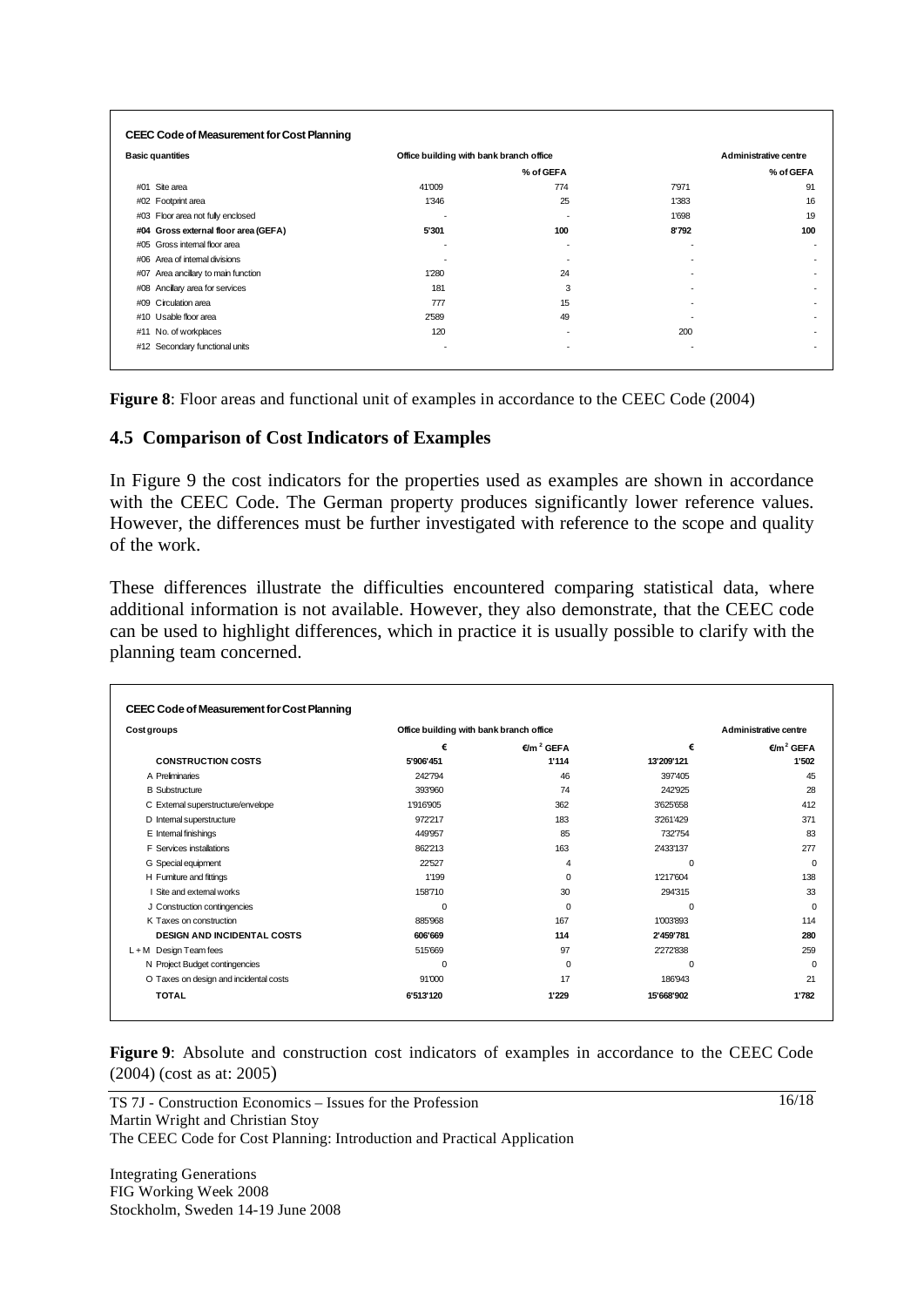## **5. CONCLUSION**

The purpose of the CEEC Code is to guarantee a uniform standard for comparing cost indicators across countries. The CEEC Code in its first version of 2004 fulfils this purpose, integrating national standards in doing so. The relevant components of the Code include, above all, higher-level cost and area definitions that are capable of validation.

The cost comparison of a German and a Swiss office building described as an example demonstrates that differences must also be investigated at a more detailed level. Here the CEEC Code does not yet offer assistance. There is, above all, a lack of suitable definitions of additional areas (for example a uniform definition of external wall area) that would permit a comparison of cost indicators.

Demands for the future development of the CEEC Code include support for cost comparison at a more detailed level. It would also be desirable to incorporate the standards of additional countries (for example from France and Italy) in addition to the national standards that have been integrated to date (for example Germany, Switzerland, United Kingdom and Ireland).

#### **REFERENCES**

BCIS The Building Cost Information Service. 1974. Standard form of cost analysis. London: **BCIS** 

BKI Baukosteninformationszentrum (Information center on construction costs). 2004. Objekt: 1300-062, Bürogebäude mit Bankfiliale (Property: 1300-062, office building with bank branch). Stuttgart: BKI.

BMI Building Maintenance Information. 2002. Standard Form of Property Occupancy Cost Analysis. London: BMI.

CEEC. 2004. Code of Measurement for Cost Planning. CEEC.

crb Schweizerische Zentralstelle für Baurationalisierung (Swiss Research Centre for Rationalization in Building and Civil Engineering). 2004. Verwaltungszentrum Langenthal (Langenthal administrative center). Zurich: crb.

DIN 18960. 1999. Nutzungskosten im Hochbau (Running costs of buildings). Berlin: Beuth.

DIN 18960-1. 1976. Baunutzungskosten von Hochbauten (Occupancy costs of buildings). Berlin: Beuth.

DIN 276. 1993. Kosten im Hochbau (Building costs). Berlin: Beuth.

DIN 277-1. 1987a. Grundflächen und Rauminhalte von Bauwerken im Hochbau: Begriffe, Berechnungsgrundlagen (Plan areas and volumes in structural engineering: Terminology, bases of calculation). Berlin: Beuth.

DIN 277-2. 1987b. Grundflächen und Rauminhalte von Bauwerken im Hochbau: Gliederung der Nutzflächen, Funktionsflächen und Verkehrsflächen (Netto-Grundfläche) (Plan areas and volumes in buildings: Classification of utilization areas, operating areas and circulation areas (gross internal floor area)). Berlin: Beuth.

DIN 277-3. 1998. Grundflächen und Rauminhalte von Bauwerken im Hochbau: Mengen und Bezugseinheiten (Plan areas and volumes in structural engineering: Quantities and reference units). Berlin: Beuth.